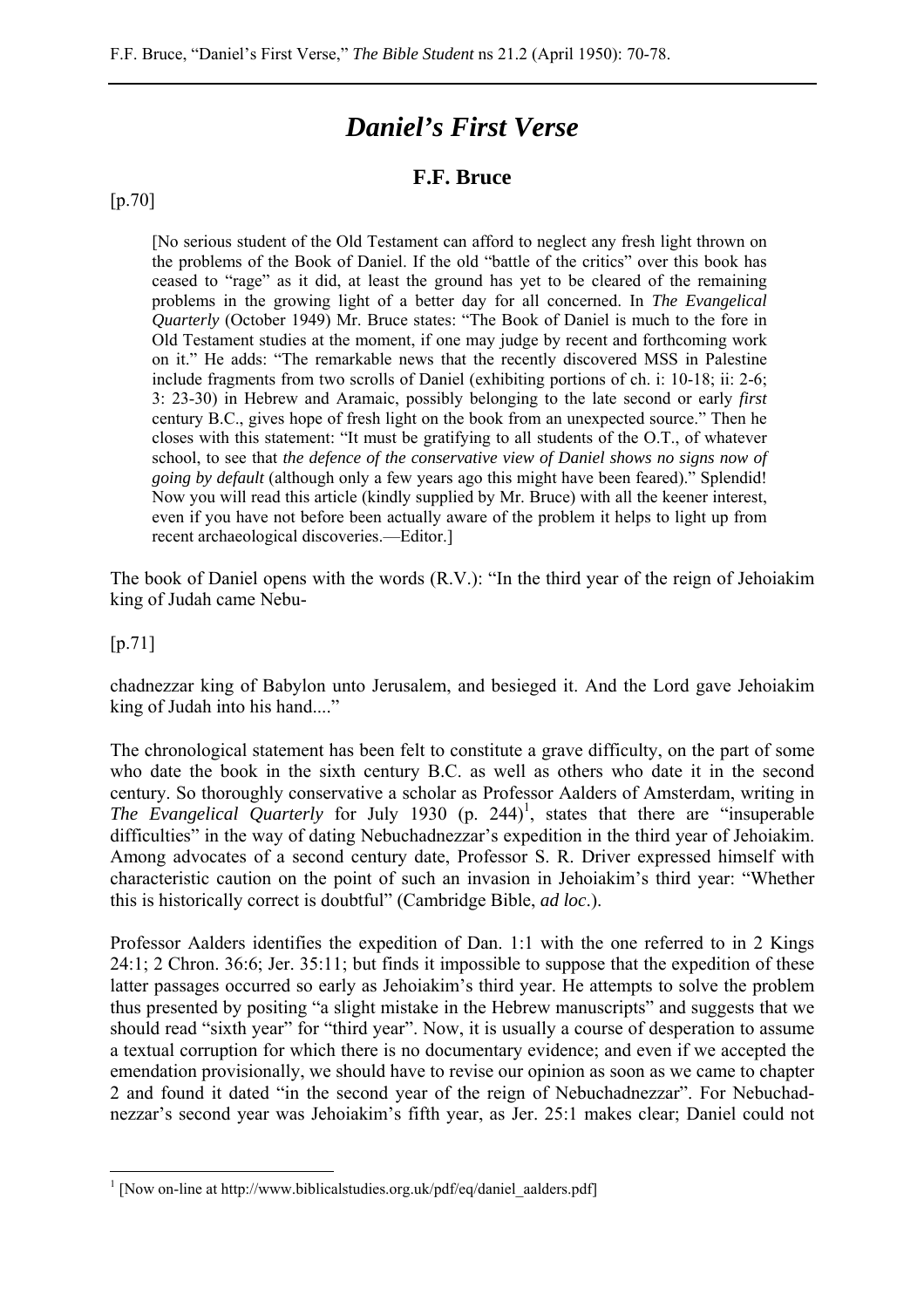have been in Babylon in Jehoiakim's fifth year if he was not taken captive until Jehoiakim's sixth year.<sup>2</sup>

We may leave on one side for the present the question of the identification of Nebuchadnezzar's invasion of Judah in Dan. 1:1 with the invasion mentioned in 2 Kings 24:1; 2 Chron. 36: 6; Jer. 35:11. The latter invasion is usually assigned to a later period of Jehoiakim's reign. But is there any record of Babylonian activity some years earlier which might be brought into relation with the statement in Daniel? Hitherto there has been one such

[p.72]

 $\overline{a}$ 

record, found in the fragment of Berossus which Josephus quotes both in his *Jewish Antiquities* x.II.I. and in his work *Against Apion* i.19. This quotation, excerpted by Josephus from the third book of Berossus's *History of Chaldaea*, includes the following information:

"When his father Nabopolassar heard that the satrap appointed over Egypt and the districts of Coele-Syria and Phoenicia had revolted from him, being no longer himself able to endure hardships, he placed a part of his force in charge of his son Nebuchadnezzar, who was in his prime, and sent him out against this satrap. Then Nebuchadnezzar engaged the rebel, defeated him in a pitched battle and brought the country which was under the other's rule into his own realm. As it happened, his father Nabopolassar fell ill about this time in the city of Babylon and departed this life after a reign of twenty-one years. Being informed, not long after, of his father's death, Nebuchadnezzar settled the affairs of Egypt and the other countries and also gave orders to some of his friends to conduct to Babylon the captives taken among the Jews, Phoenicians, Syrians and peoples of Egypt with the bulk of his force and the rest of the booty, while he himself, with a small escort, pushed across the desert to Babylon. There he found the government administered by the Chaldaeans and the throne preserved from him by the ablest man among them; and on becoming master of his father's entire realm, he gave orders to allot the captives, when they came, settlements in the most suitable districts of Babylonia."

This excerpt refers, of course, to the battle of Carchemish, in which Nebuchadnezzar inflicted a decisive defeat on Pharaoh Necho in 605 B.C. Necho is referred to by Berossus as a satrap of the Babylonian Empire. He was, of course, an independent ruler, but the twenty-sixth Egyptian Dynasty, to which he belonged, originated in the family of the satraps who governed Egypt under the Assyrian kings after the conquest of Egypt by Esarhaddon and Ashurbanipal. When the Assyrian Empire grew weaker, the dynasty asserted its independence; but the Assyrians still regarded them as their satraps in theory, and so did the Babylonians when they served themselves heirs to the south-western part of the Assyrian Empire.

After the destruction of Nineveh at the hands of the Medes and Babylonians in 612, the last Assyrian king Ashur-uballit II set up his court at Harran, which however fell in its turn in 610. In the following year Ashur-uballit tried unsuccessfully to recapture Harran with an Egyptian force. This force was supplied by Necho, who saw in the break-up of the Assyrian Empire an

 $2^2$  As we shall see below, according to the Palestinian reckoning followed by Jeremiah, Jehoiakim's fifth year and Nebuchadnezzar's second year would be 604 B.C.; according to the Babylonian reckoning followed by Daniel Jehoiakim's fifth year and Nebuchadnezzar's second year would be 603 B.C. The three years of Dan. 1: 5, reckoned inclusively, take us from 605 to 603 B.C.; their mention incidentally confirms that "the third year" of Dan. 1: 1 is no scribal error.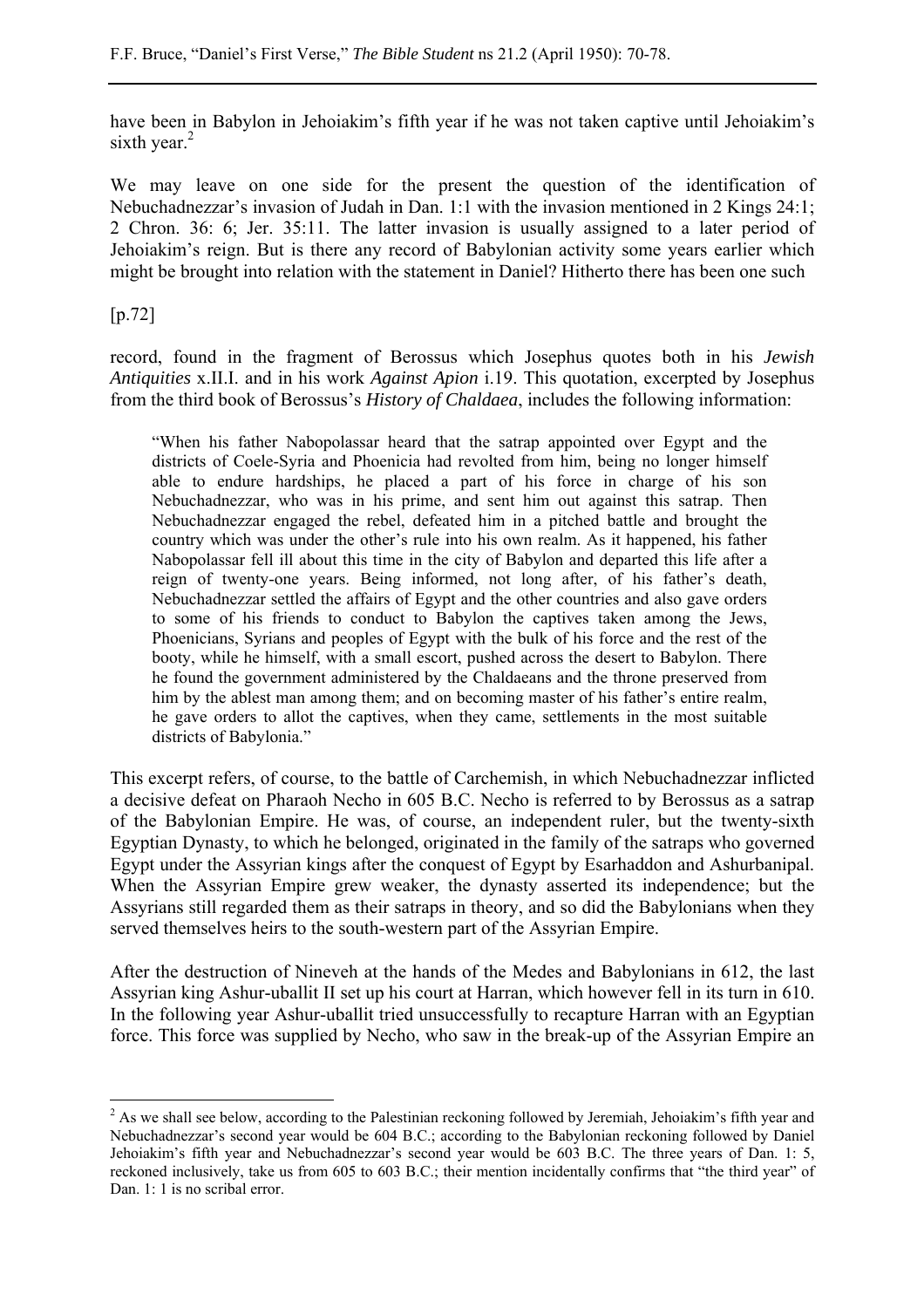opportunity to restore Egyptian dominance in south-west Asia to what it had been seven and eight Centuries before, and thought

## [p.73]

that the best means of attaining his ambition was to prop up the tottering royal house of Assyria. With this aim Necho went for several years in succession to the aid of the Assyrian king, and it was on one of these expeditions that he met and slew King Josiah at Megiddo (2 Kings 23:29, where "against the king of Assyria" in R.V. should read "to the aid of the king of Assyria"). Necho showed his imperial intentions on his return from that expedition by deposing the newly anointed king Jehoahaz of Judah and replacing him by his own nominee and vassal Jehoiakim. But Necho made his last expedition to the Euphrates in 605, when Nebuchadnezzar defeated him and expelled him from Asia; "and the king of Egypt came not again any more out of his land, for the king of Babylon had taken, from the brook of Egypt unto the river Euphrates, all that pertained to the king of Egypt" (2 Kings 24:7).

Does Berossus imply that after the battle of Carchemish Nebuchadnezzar pursued Necho to the border of Egypt? In my judgment he does; indeed, the implication seems to be that, but for the news of Nabopolassar's death and the consequent necessity for Nebuchadnezzar's return to Babylon, Nebuchadnezzar would have followed the flying Egyptians into their own country.<sup>3</sup> In view of the fact that Jehoiakim was Necho's vassal and that Judah was practically an appendage of the Egyptian Empire, it would be surprising if Judah were not one of "the other countries" whose affairs Nebuchadnezzar "settled" before going back to Babylon. Daniel and his companions would then be among the "captives taken among the Jews" whom Nebuchadnezzar ordered his friends to conduct to Babylon by the normal route while he himself hastened home by a short cut. Josephus, indeed, says that after Carchemish Nebuchadnezzar "occupied all Syria, with the exception of Judaea, as far as Pelusium" (*Ant*. x.6.1); but neither Berossus nor the Biblical narratives told him that Judah was excepted; this is part of Josephus's own faulty reconstruction of the events of these years. How faulty his reconstruction is may be seen in the fact that he places the captivity of Daniel and his friends after the fall of Jerusalem in 587 B.C. and calls them relatives of King Zedekiah (as of course they were, but the point of Dan. 1:1 is that they were relatives of his elder brother Jehoiakim who was then reigning).

## [p.74]

 $\overline{a}$ 

So far so good, but there is still a chronological difficulty. It is explicitly stated in Jer. 46:1 that the battle of Carchemish was fought in the *fourth* year of Jehoiakim, whereas the events of Daniel 1:1 are as explicitly dated in his *third* year. In former days an attempt was made to explain this apparent discrepancy by suggesting that the Hebrew word *ba*, translated "came" in Daniel 1:1, should really be rendered "went" or "set out" in this place, so that Nebuchadnezzar might be regarded as leaving Babylon in Jehoiakim's third year and arriving at Jerusalem in the following year. This explanation was unsatisfactory on several counts, linguistic and historical. The true explanation is much simpler. Jeremiah reckoned regnal years in the Palestinian fashion, Daniel in the Babylonian fashion. In the Palestinian fashion, a king's first year began on the date of his accession and lasted till the next New Year's Day, when his second year began. In the Babylonian fashion a king's first year did not begin until the first New Year's Day of his reign; the period between his accession and the following

<sup>&</sup>lt;sup>3</sup> "Nebuchadnezzar was already at the gateway of Egypt, when the death of Nabopolassar recalled him to Babylon" (N. H. Baynes, *Israel Amongst the Nations*, p. 98).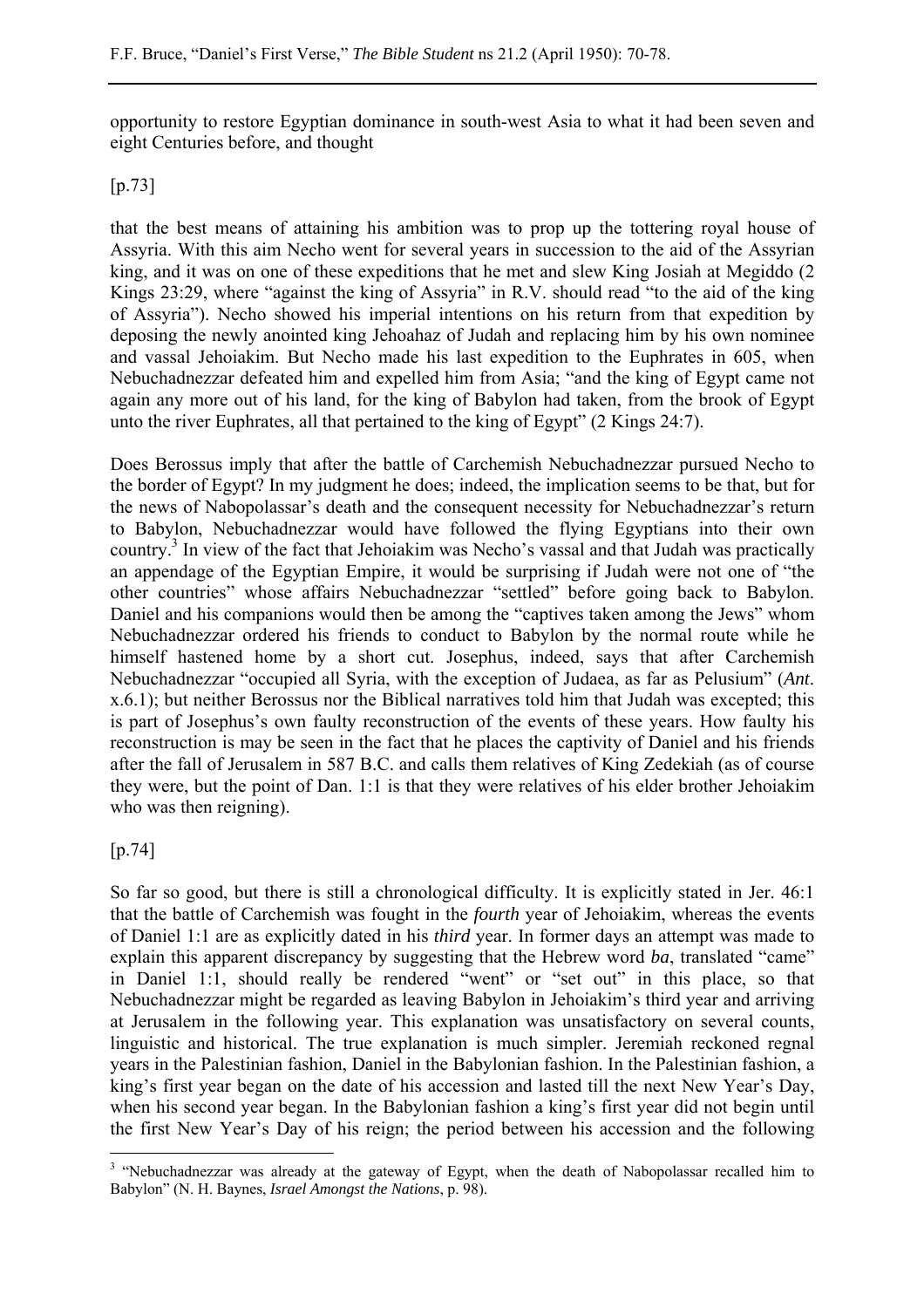New Year's Day was called "the beginning of his reign".<sup>4</sup> According to the Palestinian reckoning, the battle of Carchemish was fought in Jehoiakim's fourth year and Nebuchadnezzar's first year (cf. Jer. 25:1). But that year in the Babylonian reckoning (followed by Daniel) would be called the third year of Jehoiakim and the "beginning of the reign" of Nebuchadnezzar; it could also be called (as regards its earlier part) the twenty-first year of Nabopolassar, who died before its end. This is a complete and satisfying answer to the problem. It was propounded by the late R. D. Wilson in the first series of his *Studies in the Book of Daniel* (1917), by Dr. Albertus Pieters in an essay "The Third Year of Jehoiakim" contributed to the symposium *From the Pyramids to Paul* (1935), and by the two latest conservative commentaries on Daniel in the English language, *The Book of Daniel* by Dr. C. C. Lattey (1948) and *The Prophecy of Daniel* by Dr. E. J. Young (1949).5

The excerpt from Berossus has, however, been understood otherwise. It has been thought that Nebuchadnezzar, hearing of his father's death on the morrow of Carchemish, did not personally follow up the rout of Necho but returned to Babylon

[p.75]

at top speed, and that the "captives taken among the Jews, Phoenicians, Syrians and peoples of Egypt" were taken prisoner in the battle from the forces of Necho's subject peoples who fought in his army. This interpretation of Berossus's account is hard to square with his wording. It is unfortunately no longer fashionable to study the polemical writings of Sir Robert Anderson, but some of our readers at least will remember how he handled Dean Farrar's summary of the events (in the *Expositor's Bible*), according to which Nebuchadnezzar did not "advance against the Holy City even after the battle of Carchemish, but dashed home across the desert to secure the crown of Babylon on hearing the news of his father's death". "The idea of dashing across the desert from Carchemish to Babylon", wrote Sir Robert, "is worthy of a board-school essay!" (*Daniel in the Critics' Den*, p. 16). True, Berossus says that Nebuchadnezzar returned home across the desert, but that was because he had been settling affairs in the Asiatic lands bordering the Egyptian frontier. The main body of his followers no doubt went home by the normal route round the Fertile Crescent, but he himself took the shortest way home. From Carchemish to Babylon, on the other hand, one does not go across the desert, but down the Euphrates.

In recent years a new piece of evidence has come to light which appears to support our interpretation of Berossus. It is an Aramaic document found in the course of excavations at Saqqara in Egypt in 1942, which proves to be part of a letter from a king of some district in south-western Palestine (apparently) to a king of Egypt (probably Necho) beseeching his aid in face of the activity of the king of Babylon. The document consists of nine lines of Aramaic writing, and only the beginnings of the lines survive. We append a transliteration, the vowels of which are necessarily conjectural, as of course they are not represented in the Aramaic script.

- $(1)$  'el mare malkan par'oh 'abdak 'adon melek
- $(2)$  shemayya we-'arqa u-ba'al-sharnin 'elah

 $\overline{a}$ <sup>4</sup> The phrase "the beginning of the reign "—of Jehoiakim or Zedekiah—used in Jer. 26:1, 27; 28:1, has not this technical Babylonian sense; it simply denotes the earlier part of a king's reign, as is clear from Jer. 28:1, where it is actually Zedekiah's fourth year that is referred to.

<sup>&</sup>lt;sup>5</sup> These two commentaries have been reviewed by me in *The Evangelical Quarterly* for October 194", pp. 303-307.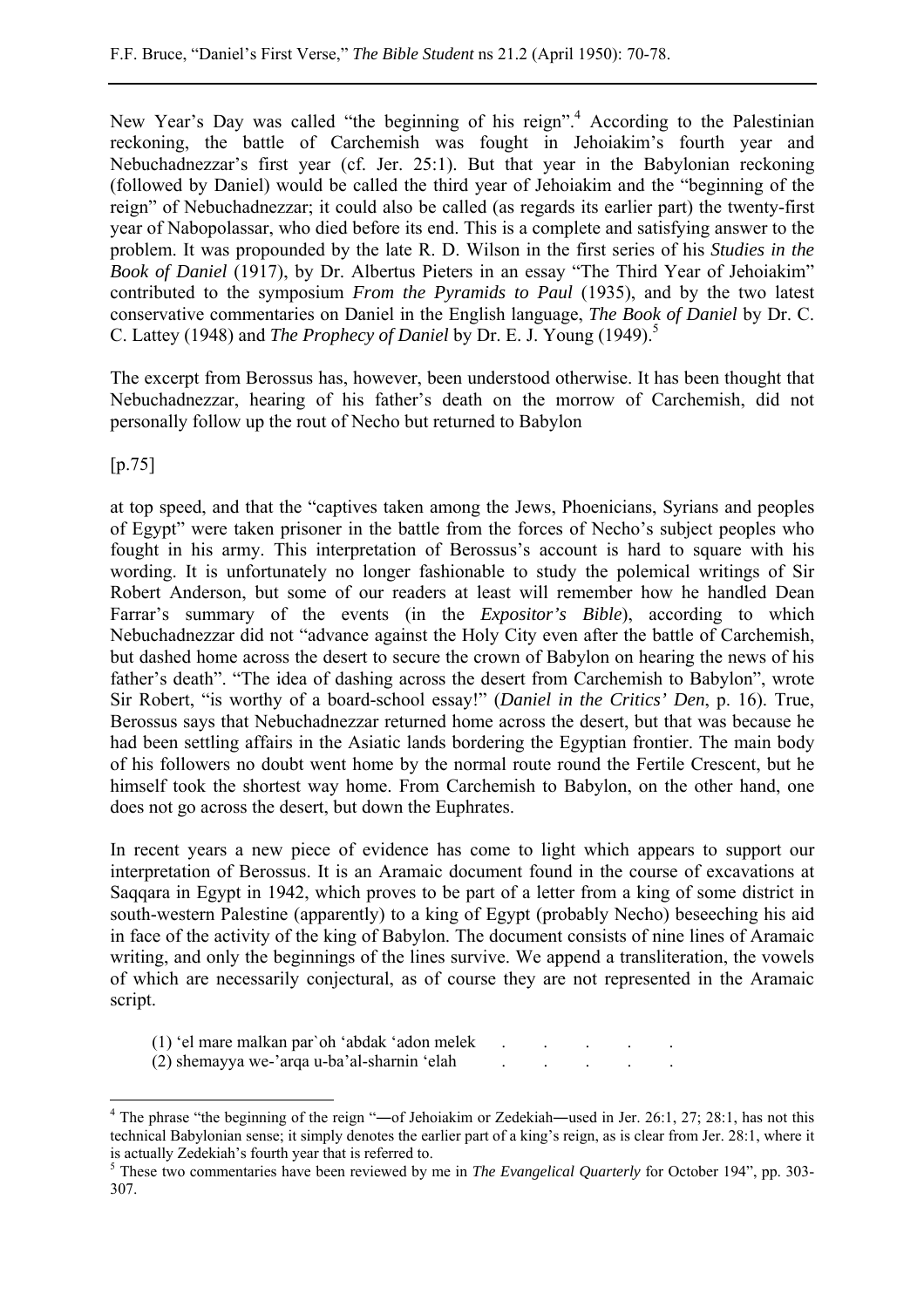| (3) par`oh ke-yome shamin 'amin zi               |  | the contract of the contract of the contract of                                                             |           |
|--------------------------------------------------|--|-------------------------------------------------------------------------------------------------------------|-----------|
| (4) ai melek babel 'atho mut'o 'apeq we-sh       |  | and the state of the state of the state of                                                                  | $\sim 10$ |
| $(5)$ <sup>2</sup> achazu wek.                   |  | and the state of the state of the state of                                                                  |           |
| (6) ki mare malkan par'oh yada' ki 'abd          |  | and the contract of the contract of                                                                         |           |
| (7) le-mishlach chel le-hatstsalti 'al yishbeqin |  | the control of the control of the control of                                                                |           |
| (8) we-tabteh 'abdak natser akm                  |  | and the state of the state of the state of                                                                  |           |
| (9) pechah be-mata wspr shnywy sp.               |  | $\mathbf{a}$ , and $\mathbf{a}$ , and $\mathbf{a}$ , and $\mathbf{a}$ , and $\mathbf{a}$ , and $\mathbf{a}$ |           |

This fragment has been studied by H. L. Ginsberg in the *Bulletin of the American Schools of Oriental Research* (Oct. 1948),

#### [p.76]

by A. Dupont-Sommer in *Semitica* (1948, pp. 43-68), by J. Bright in *The Biblical Archaeologist* (1949, pp. 46-52), and most recently by A. Bea in *Biblica* (1949, pp. 514-516). The reading is in some points doubtful, and the interpretation in several points still more doubtful. Here, however, is a tentative translation, mainly following Bea:

| (1) To the lord of kingdoms Pharaoh thy servant Adon king       |  |  |
|-----------------------------------------------------------------|--|--|
| (2) of heaven and earth and the god Baal-shamin                 |  |  |
| (3) Pharaoh steadfast like the days of heaven. What             |  |  |
| (4) of the king of Babylon have come and reached Aphek and be   |  |  |
| $(5)$ have taken and                                            |  |  |
| (h) For the lord of kingdoms Pharaoh knows that (thy) servant.  |  |  |
| (7) to send an army to deliver me. Let him not abandon me.      |  |  |
| (8) and his goodness thy servant remembers and this region (?). |  |  |
| $(9)$ a governor in the land and                                |  |  |

When it comes to envisaging the lost parts of the letter, the clement of conjecture is vastly increased. But the attempt must be made and there is a fair consensus of opinion that the general sense of the letter was as follows (the conjectural supplements are placed within brackets):

To the lord of kingdoms Pharaoh thy servant Adon king (of Ashkelon. May X, the creator of) heaven and earth and the god Baal-shamin (make the throne of the lord of kingdoms) Pharaoh steadfast as the days of heaven. What (I have written to my lord is to inform him that the soldiers) of the king or Babylon have come and reached Aphek and (begun... they have taken... and...). For the lord of kingdoms Pharaoh knows that 'thy) servant (cannot stand against the king of Babylon. Therefore may it please him) to send an army to deliver me. Let him not abandon me (for thy servant is loyal to my lord) and thy servant remembers his goodness and this region (?) (is my lord's possession. But the king of Babylon intends to institute) a governor in the land…

The letter deals with a situation in which a king of Babylon threatens an Asiatic possession of a king of Egypt. The time at which such a situation could arise is not difficult to determine within fairly close limits, and these limits coincide with the last twenty years of the kingdom of Judah. The name of Adon's kingdom is unfortunately lost, but a reasonable suggestion is that it was one of the city-states of Philistia—possibly Ashkelon, as W. F. Albright. H. L. Ginsberg and John Bright have proposed, as well as Professor Bea. The only king of Babylon who can be considered in this connection is Nebuchadnezzar, whether as actually reigning or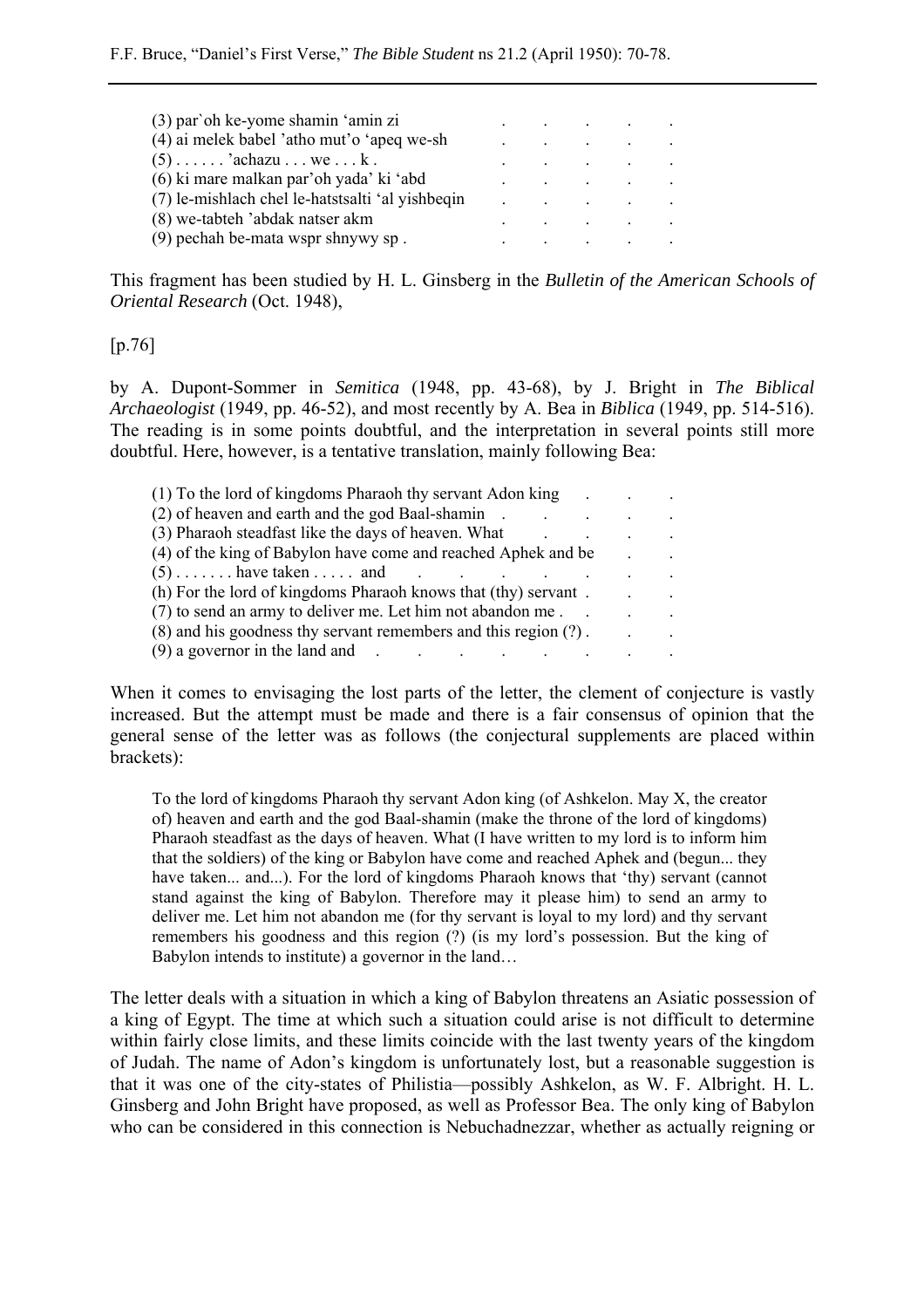as acting on his father's behalf (as at the battle of Carchemish). <sup>6</sup> The Pharaoh of which one thinks is Necho. When Necho fled to Egypt after his defeat at Carchemish,

## [p.77]

his vassals (like Jehoiakim) were left to the mercy of Nebuchadnezzar. This particular vassal, King Adon, writes frantically for help, protesting his loyalty, and warning Necho that in default of help his kingdom, part of Necho's empire, will pass under Babylonian rule. As one commentator on the letter says, if Adon had had a Hebrew prophet at his court (as the kings of Judah had), he would at least have been warned of the futility of ever expecting effective aid from Egypt.

The letter is, of course, so fragmentary that we cannot be certain of its actual setting. The mention of Aphek is a clue to the whereabouts of Adon's kingdom, and that kingdom may well have been Ashkelon, if the Aphek in question is the place of that name ten miles north of Lydda. But we know of four places in Syria and Palestine called Aphek, and of these one at least has claims for consideration as the Aphek mentioned in this letter. That is the Phoenician Aphek (modern Afqa) east of Byblos. At the meeting of the Society for Old Testament Study in January 1950 an alternative possibility was put to the Society by the Regius Professor of Hebrew at Cambridge; namely, that we should view the fragment against the background of Pharaoh Hophrah's bid for power. Hophrah (588-569) took Tyre and Sidon and supported Zedekiah's revolt. After dealing with Zedekiah, Nebuchadnezzar may have moved his headquarters from Riblah to a point near the Phoenician Aphek to prepare for the siege of Tyre. In that case Adon might be the ruler of a Phoenician principality, who appealed for help to Hophrah in view of the proximity of Nebuchadnezzar.

But on the whole it seems to the present writer, as far as the fragmentary condition of the papyrus enables one to judge, that Albright, Ginsberg, Bright and Bea have made a more probable suggestion. To be sure, they would date the letter two or three years after Carchemish, concluding that Nebuchadnezzar went home to Babylon to secure his kingdom before dealing with the affairs of the south-western border-states; but it would seem more consonant with the account of Berossus to date it in 605 B.C. In that case, it provides an interesting link with the opening statement of Daniel. It also (whatever be its exact date) illustrates the extent to which Aramaic was used as the language of diplomatic correspondence at the time (as it was earlier under the Assyrian Empire and later under the Persian Empire). "Again", as Bright says, "that courtiers should address Nebu-

## [p.78]

 $\overline{a}$ 

chadnezzar in Aramaic as the story in Dan. 2 :4 has it, no longer appears at all surprising."

The book of Daniel is by no means being neglected in modern Biblical research. Of recent years, in addition to the commentaries of Lattey and Young mentioned above, we have had

<sup>&</sup>lt;sup>6</sup> Daniel 1:1 is not the only place where Nebuchadnezzar is called "king of Babylon" by prolepsis while he was yet but Crown Prince. Jer. 46:2 is another instance.

<sup>7</sup> Further Aramaic evidence for the later O.T. period is shortly to be made accessible. This is a collection of Aramaic papyri which has lain unstudied and unedited in America for fifty years, but which is now being edited by Prof. C. H. Kraeling of Yale and will soon be published. This collection (from Egypt) is said to be comparable in extent and importance to the collection of Aramaic papyri from Elephantine published some forty years ago, which so greatly added to our knowledge of Jewish affairs in the Persian Empire in the fifth century B.C.